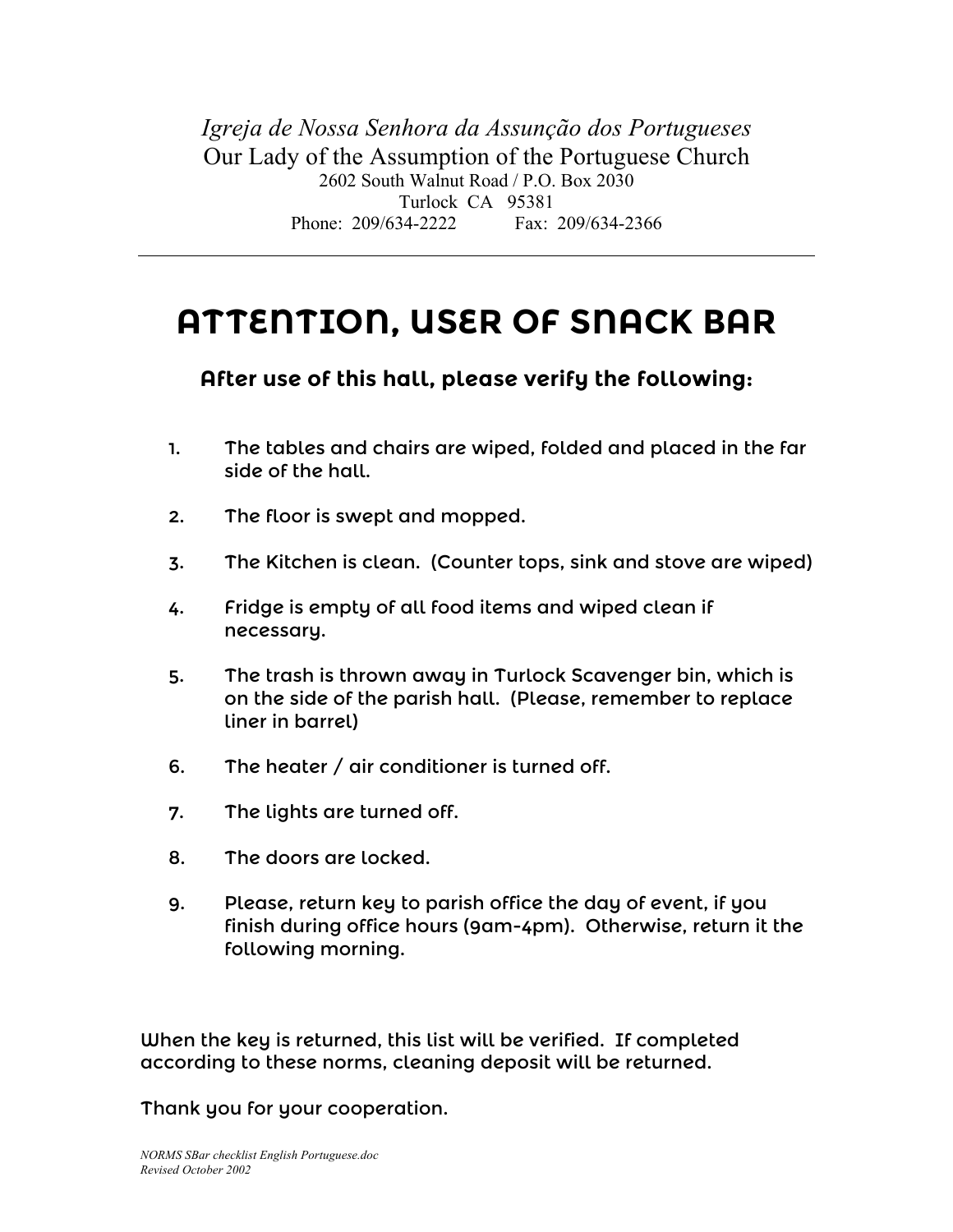*Igreja de Nossa Senhora da Assunção dos Portugueses* Our Lady of the Assumption of the Portuguese Church 2602 South Walnut Road / P.O. Box 2030 Turlock CA 95381 Phone: 209/634-2222 Fax: 209/634-2366

## **ATENÇÃO USUÁRIO DO SNACK BAR**

**Depois de usar este salão, é favor verificar o seguinte:**

- 1. As mesas e cadeiras limpas e fechadas, colocadas ao fundo do salão.
- 2. O chão varrido e lavado.
- 3. A cozinha limpa. (Amassarías, lava-louça e fogão limpos)
- 4. O frigorífico esvaziado de toda a comida/bebida e limpo se necessário.
- 5. O lixo despejado no bidão do Turlock Scavenger, do lado do salão paroquial. (É favor lembrar de colocar um saco novo no bidão da cozinha).
- 6. O aquecedor / ar condicionado fechado.
- 7. As luzes apagadas.
- 8. As portas trancadas.
- 9. Por favor, devolva a chave no fim do evento, se terminar durante as horas do escritório (9am-4pm). Caso não, por favor devolve na manhã seguinte.